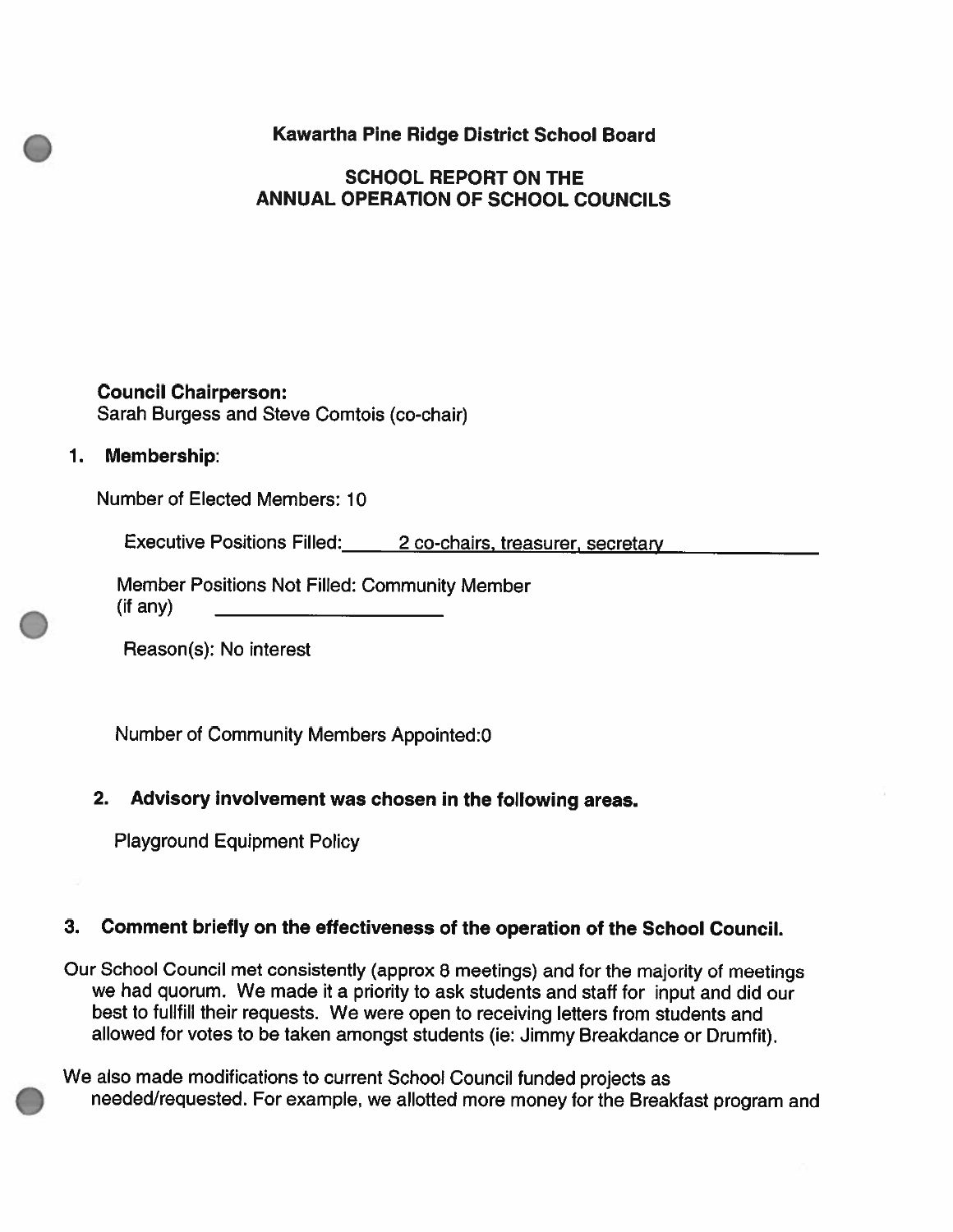Nutrition Bin program to offset the rising cost of food and the request to have an additional Nutrition Bin available at the begining of the day for kids to gra<sup>b</sup> <sup>a</sup> snack when they go<sup>t</sup> off the bus.

## 4. Do accurate and complete records of the work of the School Council exist? In what form?

Minutes were taken at every meeting and emailed out within <sup>a</sup> timely fashion to all members. Meeting minutes are also posted on Edsby. Hard copies of the Minutes are located on School Council bulletin board in front foyer of the school and in School Council and Principal binders.

Our budget was updated monthly and reviewed at each School Council meeting. Hard copies were <sup>p</sup>laced on the School Council Bulletin Board in main foyer for school community to read. Hard copies also <sup>p</sup>laced in School Council and Principal binders.

## SCHOOL REPORT ON THE ANNUAL OPERATION OF SCHOOL COUNCILS PAGE 2

- 5. Comment on <sup>a</sup> major accomplishment of the School Council this year.
	- We completed phase 2 of our library project.
	- We posted out Minutes electronically
	- We used bulletin board in front foyer more effectively
- 6. Comment on <sup>a</sup> major area of proposed growth in the coming year.
	- Complete Library renovation
	- Survey Monkey questionnaire for students and families re: what would you like to see School Council fund
	- Kindergarten party to celebrate moving onto grade one
	- •More use of technology- Twitter, lnstagram
	- • More communication to our school community about what School Council does fund/support
	- Videoconferencing/use of Facetime or Skype for persons who cannot be in attendance at <sup>a</sup> School Council meeting
	- Supporting arts and music programming for our students
- 7. Final comment(s).
	- 8. Financial status of the School Council.